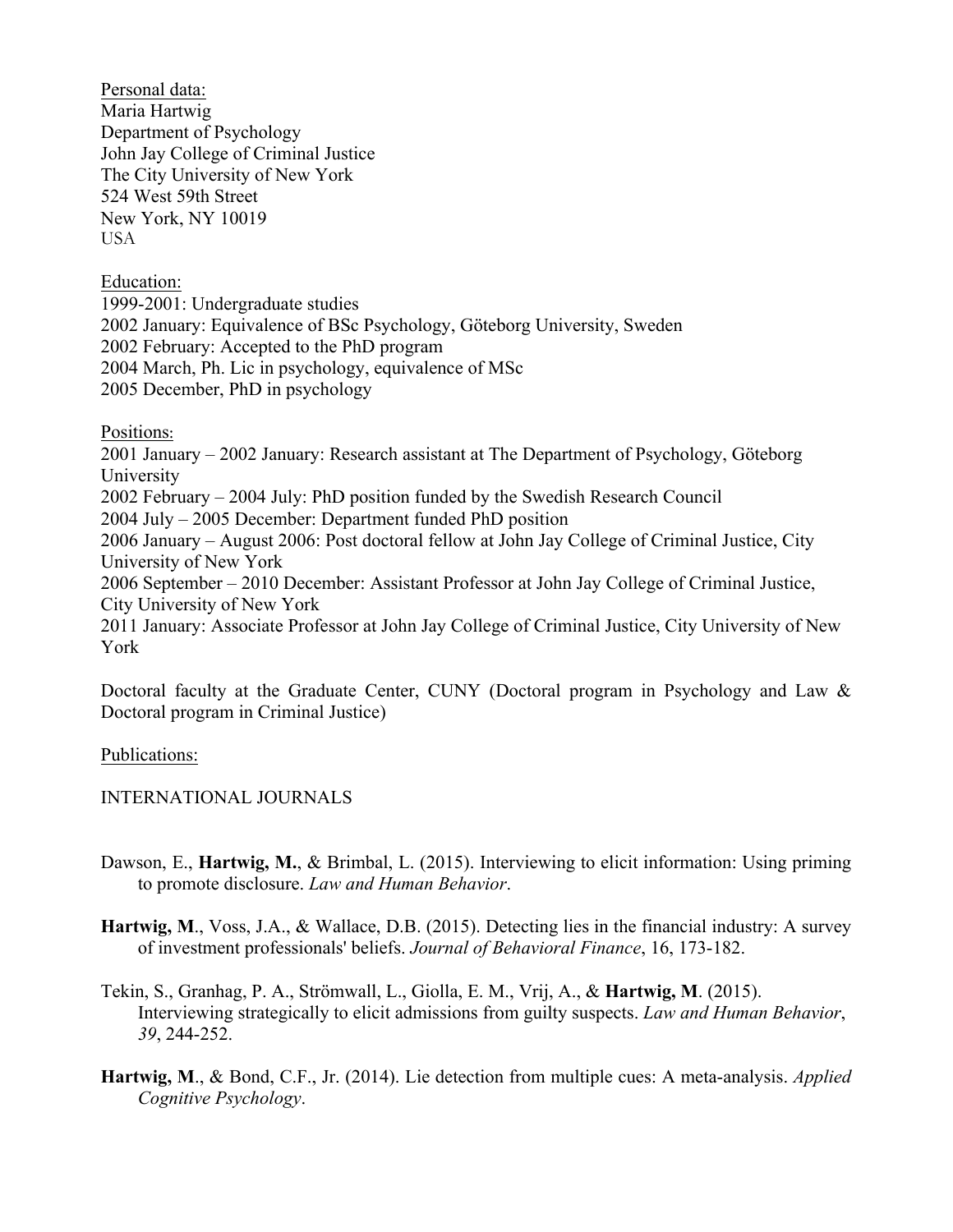- Luke, T. J., Dawson, E., **Hartwig, M**., & Granhag, P. A. (2014). How awareness of possible evidence induces forthcoming counter‐interrogation strategies. *Applied Cognitive Psychology*, *28*, 876-882.
- Luke, T. J., & **Hartwig, M**. (2014). The effects of mortality salience and reminders of terrorism on perceptions of interrogation techniques. *Psychiatry, Psychology and Law*, *21*, 538-550.
- Sorochinski, M., **Hartwig, M**., Osborne, J., Wilkins, E., Marsh, J., Kazakov, D., & Granhag, P.A. (2014). Interviewing to detect deception: When to disclose the evidence? *Journal of Police and Criminal Psychology, 29*, 87-94.
- Luke, T.J., **Hartwig, M.**, Brimbal, L., Chan, G., Jordan, S., Joseph, E., Osborne, J., & Granhag, P.A. (2013). Interviewing to elicit cues to deception: Improving strategic use of evidence with general-to-specific framing of evidence. *Journal of Police and Criminal Psychology, 28,* 54- 62.
- Jordan, S., & **Hartwig, M.** (2012). On the phenomenology of innocence: The role of Belief in a Just World. *Psychiatry, Psychology and the Law*.
- Granhag, P.A., Strömwall, L.A., Willén, R., & **Hartwig, M**. (2012). Eliciting cues to deception by tactical disclosure of evidence: The first test of the Evidence Framing Matrix. *Legal and Criminological Psychology*.
- **Hartwig, M.**, Dawson, E.C., Wrede, O., & Ask, K. (2012). Interviewing victims of repeated domestic violence: Investigators' beliefs and strategies. *Psychiatry, Psychology and Law, 19*, 672-681.
- Jordan, S., **Hartwig, M.**, Wallace, B., Dawson, E., & Xhihani, A. (2012). Early versus late disclosure of evidence: Effects on verbal cues to deception, confessions, and lie catchers' accuracy. *Journal of Investigative Psychology and Offender Profiling, 9,* 1-12.
- Colwell, L.H., Colwell, K., Hiscock-Anisman, C.K., **Hartwig, M.**, Cole, L., Werdin, K., & Youschak, K. (2012). Teaching professionals to detect deception: The efficacy of a brief training workshop. *Journal of Forensic Psychology Practice, 12*, 68-80.
- **Hartwig, M.**, & Bond, C.F., Jr. (2011). Why do lie-catchers fail? A lens model meta-analysis of human lie judgments. *Psychological Bulletin, 137,* 643-659.
- **Hartwig, M**., Granhag, P.A., Strömwall, L.A., Wolf, A., Vrij, A., Roos af Hjelmsäter, E. (2011). Detecting deception in suspects: Verbal cues as a function of interview strategy. *Psychology, Crime, & Law, 17*, 643-656.
- **Hartwig, M**., Granhag, P.A., Strömwall, L.A., & Doering, N. (2010). Formulating true and false denials: Exploring the social cognitive psychology of guilt and innocence. *Open Criminology Journal, 3,* 10-26*.*
- Clemens, F., Granhag, P.A., Strömwall, L.A., Vrij, A., Landström, S., Roos af Hjelmsäter, E., & **Hartwig, M**. (2010). Skulking around the dinosaur: Eliciting cues to children's deception via strategic disclosure of evidence. *Applied Cognitive Psychology, 24*, 925-940.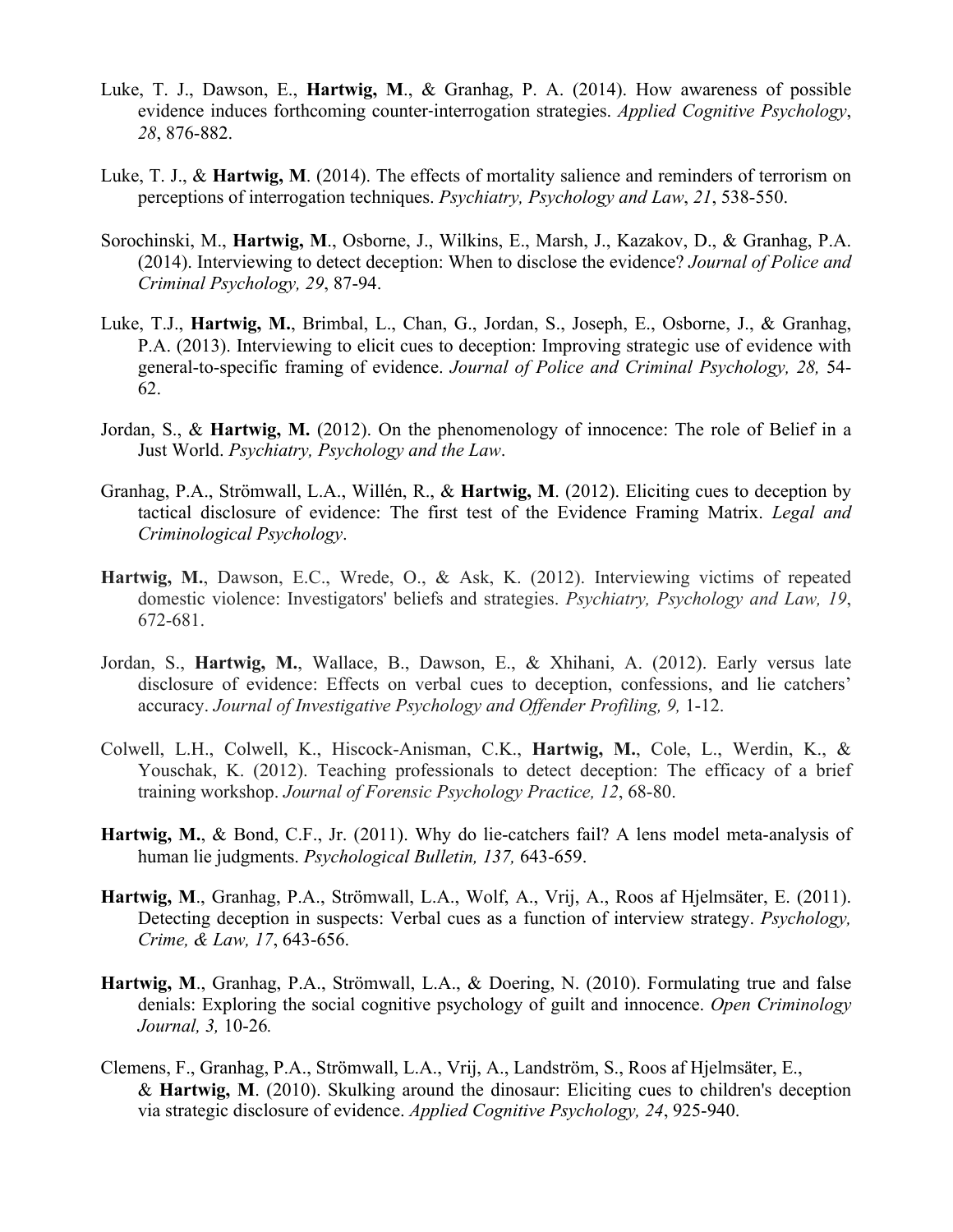- Goodman-Delahunty, J., Granhag, P.A., **Hartwig, M**., & Loftus, E.F. (2010). Insightful or wishful? Lawyers' ability to predict case outcomes. *Psychology, Public Policy and the Law, 16, 133-*157.
- Meissner, C.A., & **Hartwig, M,** & Russano, M.B (2010). The need for a positive psychological approach and collaborative effort for improving practice in the interrogation room. A commentary on Kassin et al., Police-induced confessions: Risk factors and recommendations. *Law and Human Behavior, 34,* 43-45.
- Santtila, P., Mokros, A., **Hartwig**, M., Varjonen, M., Harlaar, N., Jern, P., Witting, K., von der Pahlen, B., & Sandnabba, N. K. (2010). Childhood sexual interactions with other children are associated with lower preferred age of sexual partners including adult sexual interest in children. *Psychiatry Research, 175,* 154-159.
- Granhag, P.A., & **Hartwig, M**. (2008). A new theoretical perspective on deception detection: On the psychology of instrumental mind reading. *Psychology, Crime and Law, 14,* 189-200.
- Granhag, P.A., Strömwall, L.A., & **Hartwig, M**. (2007). The SUE technique: The way to detect deception. *Forensic Update, 88*, 25-29.
- **Hartwig, M**., Granhag, P.A., & Strömwall, L.A. (2007). Guilty and innocent suspects' strategies during a police interrogation. *Psychology, Crime and Law, 13,* 213-227*.*
- Landström, S., Granhag, P.A., & **Hartwig, M**. (2007). Children's live and videotaped testimonies: How presentation mode affects observers' perception, assessments and memory. *Legal and Criminological Psychology, 12*, 333-347.
- **Hartwig, M**., Granhag, P.A., Strömwall, L.A., & Kronkvist, O. (2006). Strategic use of evidence during police interviews: When training to detect deception work. *Law and Human Behavior, 30,* 603-619*.*
- Strömwall, L.A., **Hartwig, M**., & Granhag, P.A. (2006). To act truthfully: Nonverbal behaviour and strategies during a police interrogation. *Psychology, Crime and Law, 12,* 207-219.
- The Global Deception Research Team (2006). A world of lies. *Journal of Cross-Cultural Psychology, 37*, 60-74
- **Hartwig, M**., Granhag, P.A., Strömwall, L.A., & Vrij, A. (2005). Deception detection via strategic disclosure of evidence. *Law and Human Behavior, 29,* 469-484*.*
- **Hartwig, M**., Granhag, P.A., & Vrij, A. (2005). Police interrogation from a social psychology perspective. *Policing and Society, 15*, 379-399.
- Granhag, P.A., Landström, S., & **Hartwig, M**. (2005). Witnesses appearing live vs. on video: Effects on observers perception, veracity assessments and memory. *Applied Cognitive Psychology, 19*, 913-933.
- Granhag, P.A., & Strömwall, L.A, & **Hartwig, M**. (2005). Eyewitness testimony: Tracing the beliefs of Swedish legal professionals. *Behavioral Sciences and the Law, 23,* 709-727.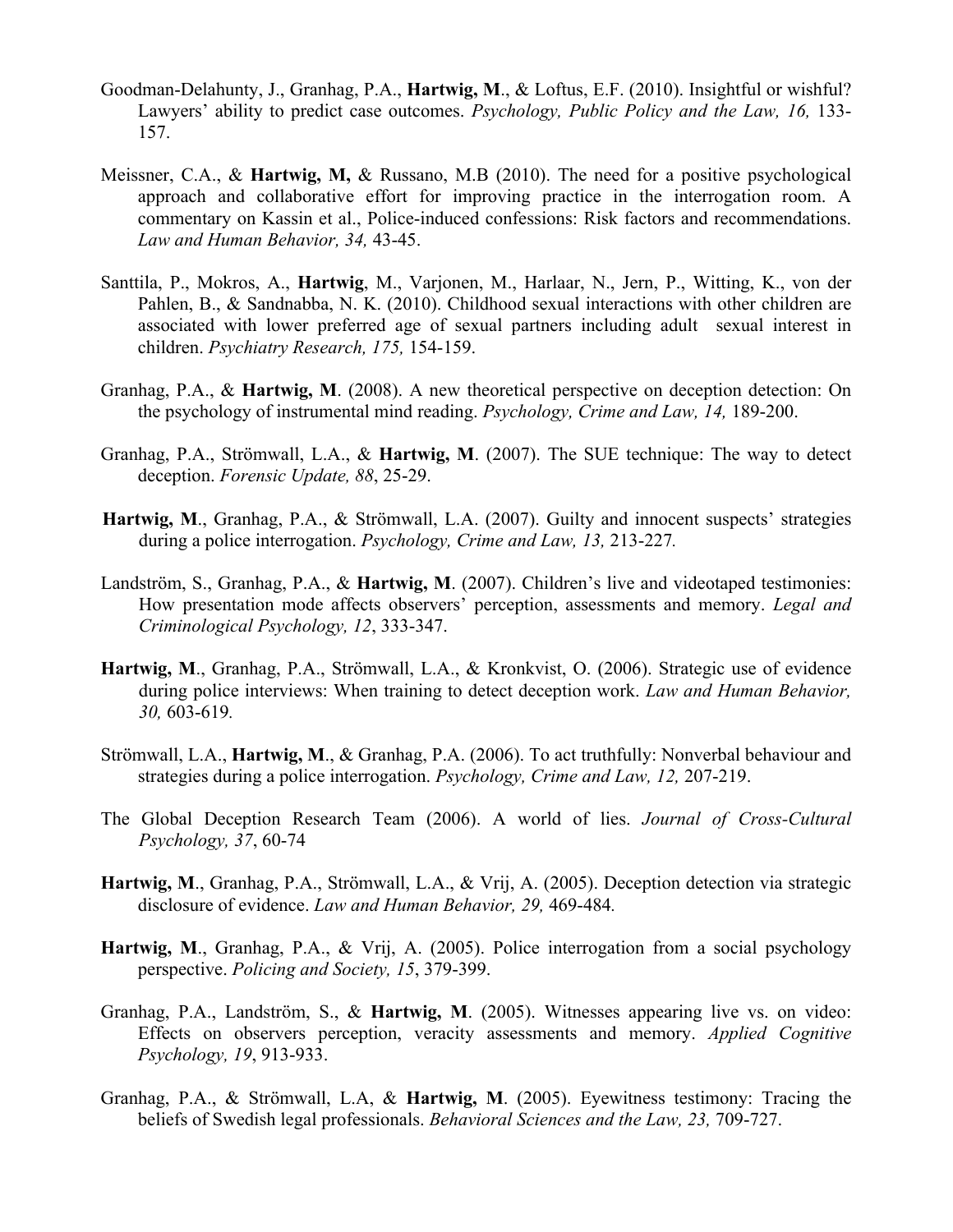- Granhag, P.A., Andersson, L.O., Strömwall, L.A., & **Hartwig, M**. (2004). Imprisoned knowledge: Criminals' beliefs about deception*. Legal and Criminological Psychology, 9*, 1-17.
- Granhag, P.A., Strömwall, L.A., & **Hartwig, M**. (2004). Granting asylum or not? Migration Board personnel's beliefs about deception. *Journal of Ethnic and Migration Studies, 31,* 22-50.
- **Hartwig, M**., Granhag, P.A., Strömwall, L.A., & Andersson, L.O. (2004). Suspicious minds: Criminals' ability to detect deception. *Psychology, Crime, and Law, 10*, 83-95
- **Hartwig, M**., Granhag, P.A., Strömwall, L.A., & Vrij, A. (2004). Police officers' lie detection accuracy: Interrogating freely versus observing video. *Police Quarterly, 7*, 429-456*.*

## BOOK CHAPTERS

- **Hartwig, M.**, Luke, T.J., & Skerker, M. (in press). Ethical perspectives on interrogation: An analysis of contemporary techniques. In J. Jacobs and J. Jackson (Eds), *Handbook of criminal justice ethics*. New York: Routledge.
- **Hartwig, M**., & Granhag, P.A. (2015). Exploring the nature and origin of beliefs about deception: Implicit and explicit knowledge among lay people and presumed experts. In P.A. Granhag, A. Vrij, & B. Vershuere (Eds.), *Deception detection: Current challenges and new directions* (pp. 125-153). Chichester: Wiley.
- Granhag, P.A., & **Hartwig, M**. (2015). The Strategic Use of Evidence (SUE) technique: A conceptual overview. In P.A. Granhag, A. Vrij, & B. Vershuere (Eds.), *Deception detection: Current challenges and new directions* (pp. 231-251). Chichester: Wiley.
- Bond, C.F., Jr., Levine, T.R., & **Hartwig, M**. (2015). New findings in nonverbal lie detection. In P.A. Granhag, A. Vrij, & B. Vershuere (Eds.), *Deception detection: Current challenges and new directions* (pp. 37-58). Chichester: Wiley.
- Granhag, P.A., **Hartwig, M**., Mac Giolla, E., & Clemens, F. (2015). Suspects' verbal counterinterrogation strategies: Towards an integrative model. In P.A. Granhag, A. Vrij, & B. Vershuere (Eds.), *Deception detection: Current challenges and new directions* (pp. 293-313). Chichester: Wiley.
- **Hartwig, M**. & Granhag, P.A. (2014). Strategic use of evidence. In T.R. Levine & J.G. Golson (Eds). *Encyclopedia of lying and deception.* London: Sage Publications.
- **Hartwig, M**., Meissner, C.A., & Semel, M. (2014). Human intelligence interviewing and interrogation: Assessing the challenges of developing an ethical, evidence-based approach. In R. Bull (Ed.), *Investigative interviewing* (pp. 209-228). New York: Springer.
- **Hartwig, M.**, Granhag, P.A., & Luke, T.J. (2014). Strategic use of evidence during investigative interviews: The state of the science. In D.C. Raskin, C.R. Honts, & J.C. Kircher (Eds.), *Credibility assessment: Scientific research and applications* (pp. 1-36). Academic Press.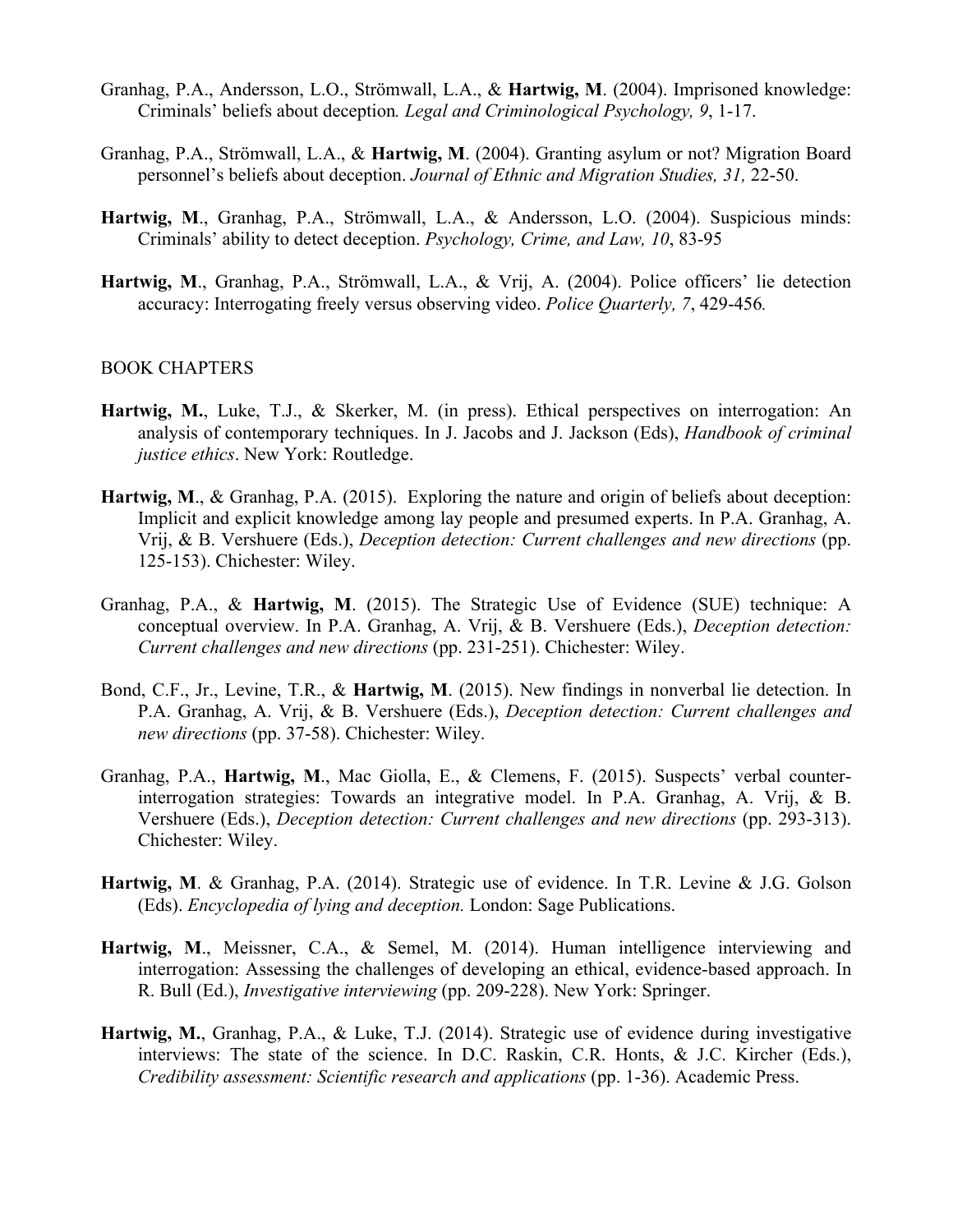- Honts, C.R., & **Hartwig, M**. (2014). Credibility assessments at portals. In D.C. Raskin, C.R. Honts, & J.C. Kircher (Eds.) *Credibility assessment: Scientific research and applications* (pp. 37-62). Academic Press.
- Granhag, P.A., & **Hartwig, M**. (2012). Detecting deception. In G. M. Davies, A. R. Beech (Ed.), *Forensic psychology: Crime, justice, law, interventions (2nd edition)*. Chichester: John Wiley and Sons.
- Hartwig, M. (2011). Methods in deception research. In Barry Rosenfeld and Steven Penrod (Eds.) *Research methods in forensic psychology*. Chichester: John Wiley and Sons.
- Granhag, P.A., Christianson, S.Å., & **Hartwig, M**. (2008). Gärningsmannaprofilering [Offender profiling]. In P.A. Granhag & S.Å. Christianson (Eds.). *Handbok i rättspsykologi [Handbook of Forensic psychology]*. Stockholm: Natur och Kultur.
- Granhag, P.A., & **Hartwig, M**. (2008). Detecting deception. In G. Davies, C. Hollin, & R. Bull (Eds.) *Forensic psychology*. Chichester: John Wiley and Sons.
- **Hartwig, M**., Christianson, S.Å., & Granhag, P.A. (2008). Förhör med misstänkta [Interrogating suspects]. In P.A. Granhag & S.Å. Christianson (Eds.). *Handbok i rättspsykologi [Handbook of Forensic psychology].* Stockholm: Natur och Kultur.
- **Hartwig, M**. & Santtila, P. (2008). Valehtelun tunnistaminen ja epäillyn syyllisyyden arviointi poliisikuulustelussa [Detecting deception and identifying the guilt of a suspect in police interrogation]. In P. Santtila & G. Weizmann-Henelius (Eds.) *Oikeuspsykologian perusteet [Foundations of forensic psychology]*. Helsinki: Edita.
- Santtila, P. & **Hartwig, M**. (2008). Epäiltyjen kuulustelu ja tunnustukset [Suspect interrogation and confessions]. In P. Santtila & G. Weizmann-Henelius (Eds.) *Oikeuspsykologian perusteet [Foundations of forensic psychology]*. Helsinki: Edita.
- **Hartwig, M**., Granhag, P.A., Strömwall, L.A. & Vrij, A. (2005). Strategic disclosure of evidence to detect deception: Towards a new research agenda. In A. Czerederecka, T. Jaskiewicz-Obydzinska, R. Roesch, & J. Wójcikiewicz (Eds.), *Forensic Psychology and Law. Facing the Challenges of a Changing World* (pp. 219-232). Institute of Forensic Research Publishers, Crakow.
- Granhag, P.A., Strömwall, L.A. & **Hartwig, M**. (2004). Lögnarens kroppspråk: Myter och fakta [Nonverbal behavior when lying: Myths and facts]. In N. Wiklund & U. Sjöström, (Eds.). *Svensk vittnespsykologi. Utsagepsykologi i teori och praktik [Swedish eyewitness psychology: Statement analysis in theory and practice]*. Lund: Studentlitteratur.
- Strömwall, L.A., Granhag, P.A., & **Hartwig, M**. (2004). Practitioners' beliefs about deception. In P.A. Granhag & L.A. Strömwall (Eds.). *The detection of deception in forensic contexts*. Cambridge: Cambridge University Press.

WORK UNDER REVIEW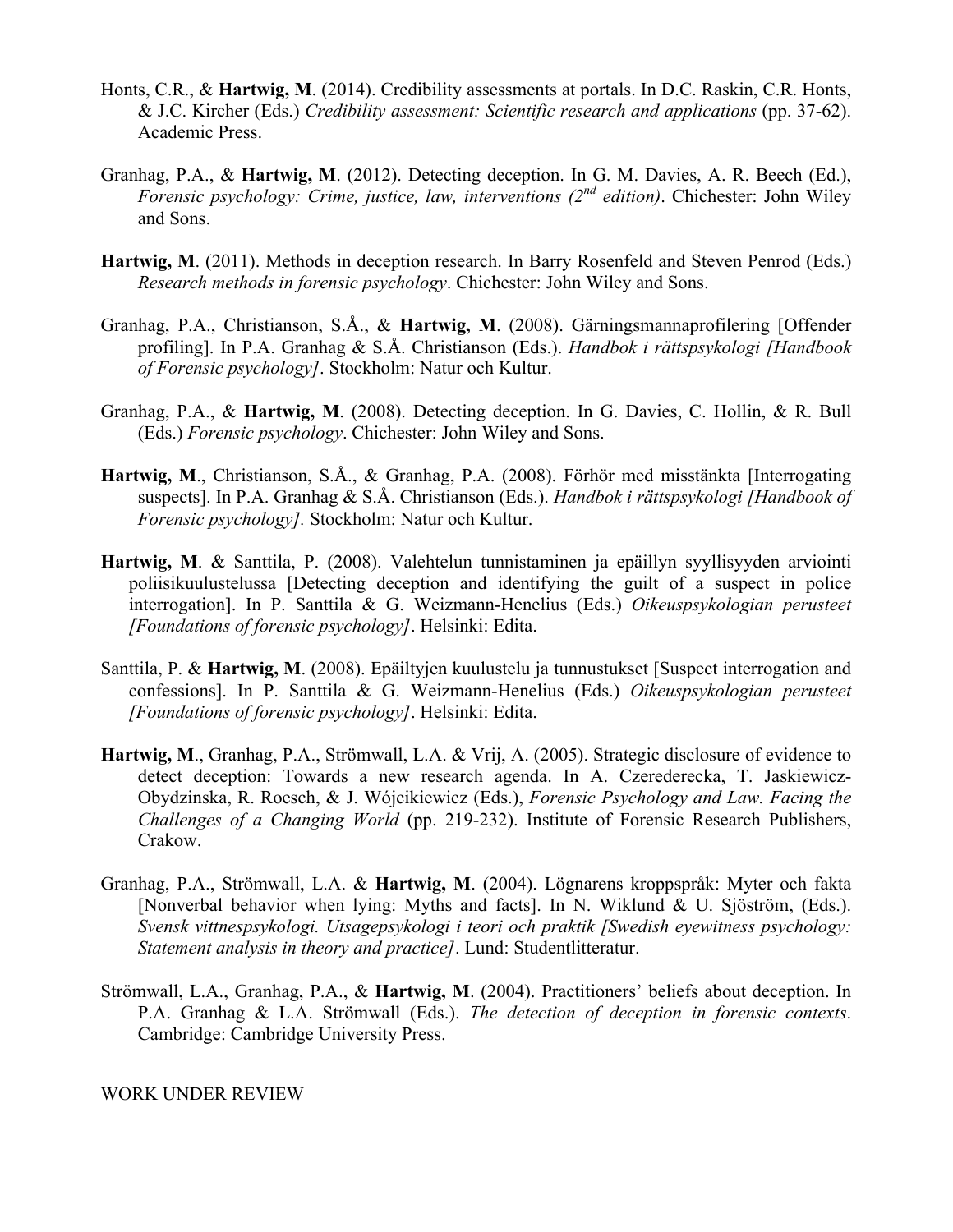- Luke, T.J., **Hartwig, M**., Joseph, E., Brimbal, L., Chan, G., Dawson, E., Jordan, S., Donovan, P., & Granhag, P.A. (2015). *Training in the Strategic Use of Evidence technique: Improving deception detection accuracy of American law enforcement officers*. Under review.
- Luke, T.J., **Hartwig, M**., Shamash, B., & Granhag, P.A. (2015). *Countermeasures against the Strategic Use of Evidence technique: Effect on suspects' verbal behavior*. Under review.

# PH.D THESIS

**Hartwig, M**. (2005). *Interrogating to detect deception and truth: Effects of strategic use of evidence*. Unpublished Ph.D. thesis. Department of Psychology, Göteborg University. Presented December 9, 2005. Supervisor: Associate Professor Pär Anders Granhag. External examiner: Professor Gisli Gudjonsson.

## PH. LICENTIATE THESIS

**Hartwig, M**. (2004). *Deception detection: Criminals' beliefs and performance*. Unpublished Ph.Lic. thesis. Department of Psychology, Göteborg University.

## REPORTS/OTHER

- Marcon, J.L., **Hartwig, M.**, Leins, D.A., & Zimmerman, L.A. (2012). *Can training interrogators in the SUE technique improve deception detection?* (Final Report prepared under Subcontract 26- 3001-89-30 (UTEP); Contract J-FBI-10-009 for the Federal Bureau of Investigation). Arlington, VA: Cognitive Solutions Division of Applied Research Associates.
- **Hartwig, M.**, & Bond, C.F., Jr. (2011). Why do lie-catchers fail? A lens model meta-analysis of human lie judgments. *The Brunswik Society Newsletter, Vol 26*, pp. 20-24.
- Honts, C. R., **Hartwig, M.**, Kleinman, S. M., & Meissner, C. A. (2009). *Credibility assessment at portals: Portals committee report*. Final report of the Portals Committee to the Defense Academy for Credibility Assessment / U. S. Defense Intelligence Agency.
- **Hartwig, M**., Granhag, P.A., Strömwall, L.A., & Vrij, A. (2002). Deception detection: Effects of conversational involvement and probing. *Göteborg Psychological Reports, 32* (2), Göteborg University, Sweden.

# POPULAR SCIENCE

- **Hartwig, M.** (2008). *Vetenskapliga perspektiv på lögn och förhör [Scientific perspectives on deception and interrogation*]. Politiforum.
- **Hartwig, M.** (2007). Sanning och osanning om lögn [True and untrue about deception]. *Fakta eller fantasier*. Stockholm: Leopard förlag.
- **Hartwig, M**. (2003). Sanning och osanning om lögn [True and untrue about deception]. *Folkvett*, 4.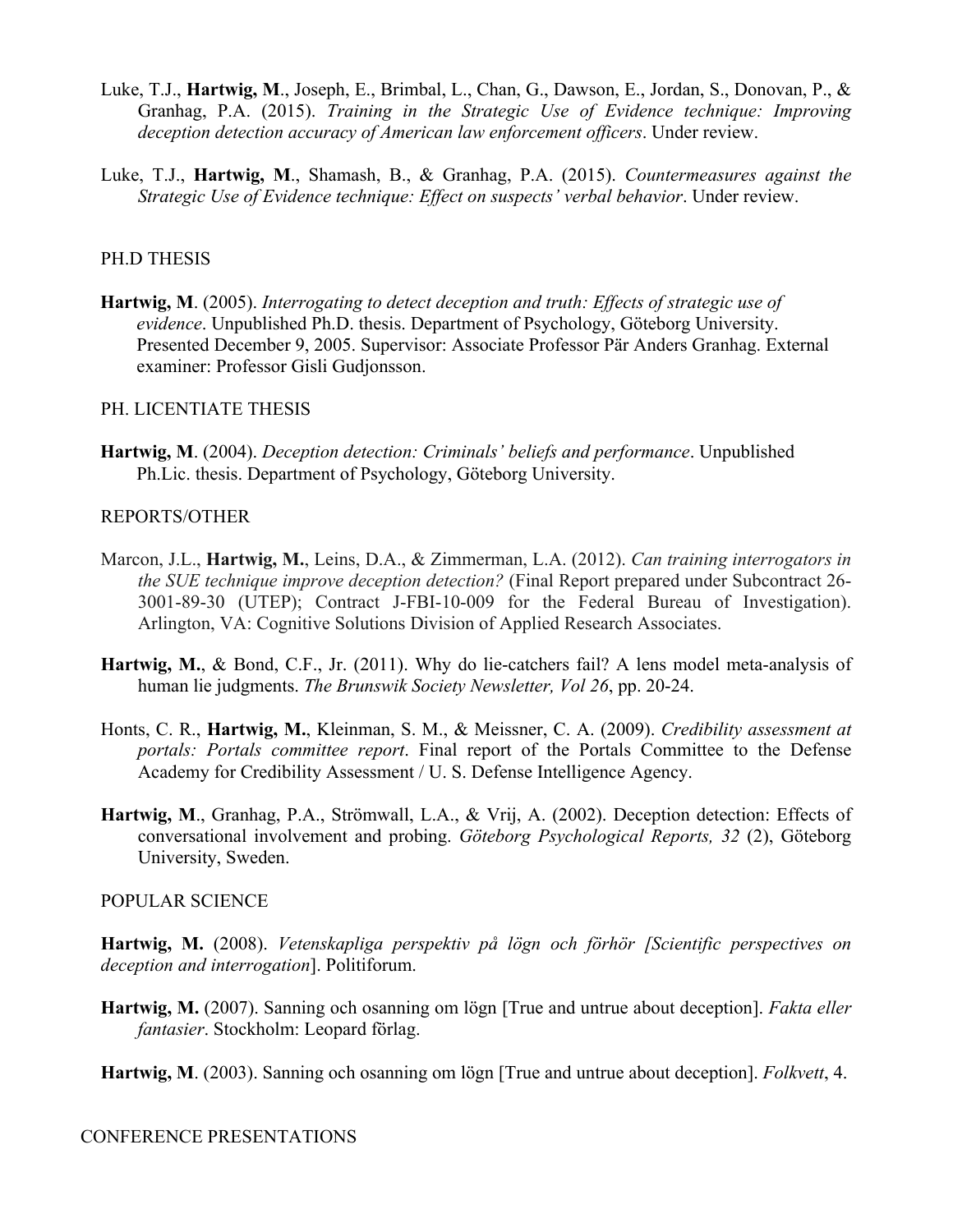- Luke, T. J., **Hartwig, M**., Shamash, B., & Granhag, P.A. (March, 2014). Suspect counterinterrogation strategies: The effect of prior knowledge of the interviewing techniques. Paper presented at meeting of the American Psychology-Law Society, New Orleans, LA.
- Luke, T. J., **Hartwig, M**., Joseph, E., Brimbal, L., Chan, G., Dawson, E., Donovan, P., Jordan, S., & Granhag, P. A. (March, 2014). Training American Law Enforcement in the Strategic Use of Evidence: Interviewing to detect deception. Paper presented at meeting of the American Psychology-Law Society, New Orleans, LA.
- Luke, T. J., **Hartwig, M**., Joseph, E., Brimbal, L., Chan, G., Dawson, E., Donovan, P., Jordan, S., & Granhag, P. A. (October, 2013). *Training in the Strategic Use of Evidence: American law enforcement officers interviewing to elicit cues to deception*. Paper presented at the High-Value Detainee Interrogation Group Research Symposium, Washington DC.
- Luke, T. J., **Hartwig, M**., Shamash, B., & Granhag, P. A. (October, 2013). *Suspect counterinterrogation strategies: The effect of prior knowledge of the interviewing techniques*. Paper presented at the High-Value Detainee Interrogation Group Research Symposium, Washington DC.
- Appleby, S.C., & **Hartwig, M**. (2013, March). *It's going to be all right: Belief in a Just World predicts suspect behavior during interrogation*. Paper presented at the American Psychology-Law Society Conference, Portland, OR.
- Brimbal, L., **Hartwig, M**., & Ask, K. (2013, March). *Approach - avoidance reactions to incriminating information*. Poster presented at the American Psychology-Law Society Conference, Portland, OR.
- Dawson, E., Luke, T., **Hartwig, M**., & Granhag, P.A. (2013, March). *How awareness of evidence induces forthcoming counter-interrogation strategies*. Paper presented at the American Psychology-Law Society Conference, Portland, OR.
- Toomey, J.A., **Hartwig, M**., & Kucharski. L.T (2013, March). *Understanding the role of psychopathic characteristics in deceptive behavior*. Paper presented at the American Psychology-Law Society Conference, Portland, OR.
- Luke, T., Dawson, E., **Hartwig, M.**, & Granhag, P.A. (2012, August). *Maximizing the effects of Strategic Use of Evidence: Testing new tactical components of intelligence interrogations.* Paper presented at the meeting of the High-Value Detainee Interrogation Group, Washington DC.
- **Hartwig, M.** (2012, March). *Detecting lies: A review of the past and a look towards the future.* Shaleem Shah Address given at the American Psychology-Law Society Conference, San Juan, Puerto Rico.
- Luke, T., **Hartwig, M.**, Brimbal, L., Chan, G., Jordan, S.L., Joseph, E., Osborne, J., & Granhag, P.A. (2012, March). Maximizing the effects of strategic use of evidence: General-to-specific disclosure of evidence. Paper presented at the American Psychology-Law Society Conference, San Juan, Puerto Rico.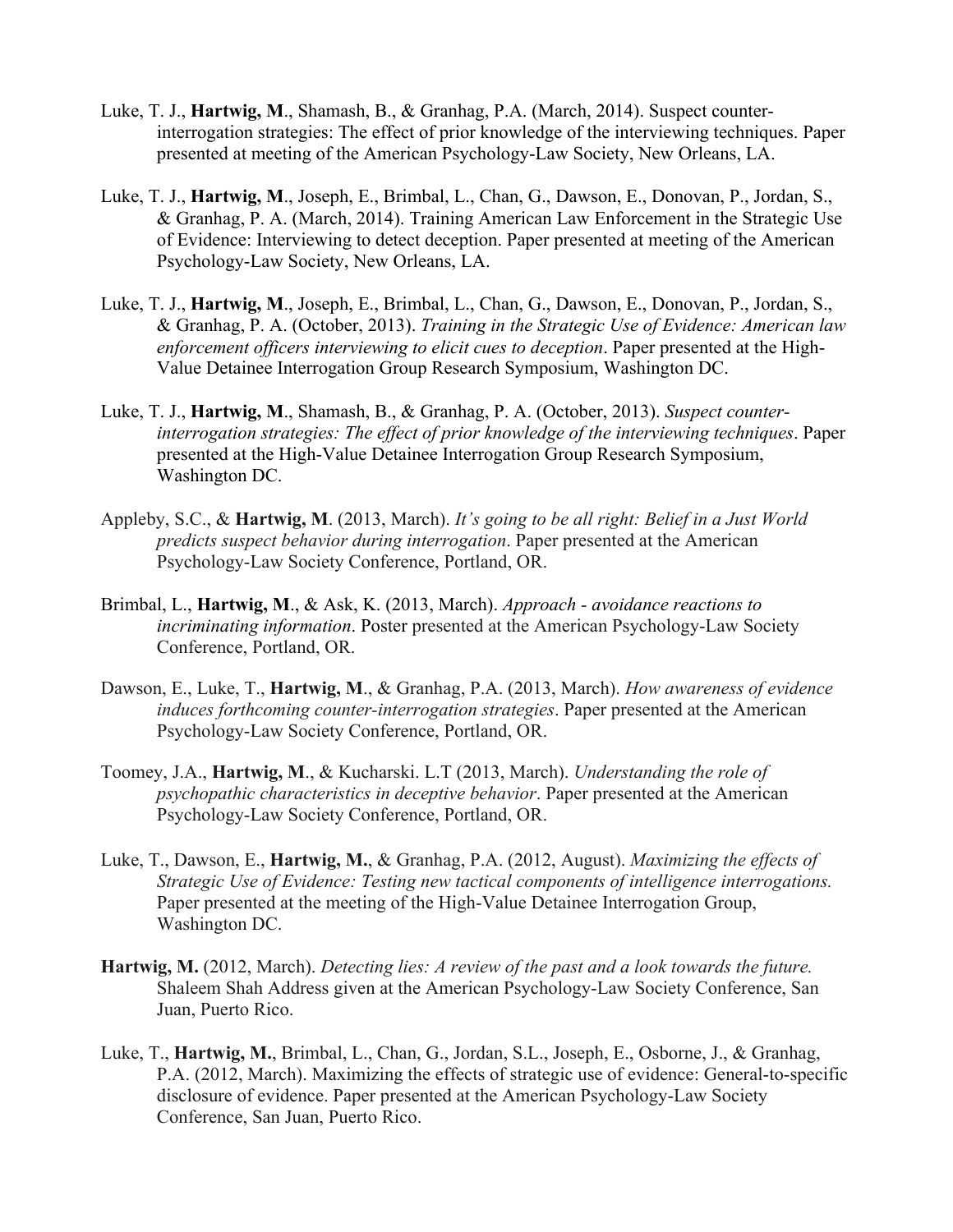- Sorochinski, M., **Hartwig, M**., Osborne, J., Wilkins, E., Marsh, J.J., Kazakov, D., & Granhag, P.A. (2011, September). *Interviewing to detect deception*. Paper presented at the 10th International Academy of Investigative Psychology Conference.
- Jordan, S. & **Hartwig, M**. (2011, March). Because I'm innocent: Manipulating Belief in a Just World in crime suspects. Poster presented at the 4<sup>th</sup> International Congress on Psychology and Law, Miami, FL, United States.
- Sorochinski, M., **Hartwig, M**., Osborne, J., Wilkins, E., Marsh, J. J., Kazakov, D., & Granhag, P. A. (2011, March). Suspect interviewing strategies: When to disclose the evidence? Paper presented at the 4th International Congress on Psychology and Law, Miami, FL.
- **Hartwig, M**., & Bond, C.F., Jr. (2010, June). *Why do lie-catchers fail? A Brunswikian lens model analysis of human lie judgment*. Paper presented at the meeting of the European Association of Psychology and Law, Gothenburg, Sweden.
- Luke, T. & **Hartwig, M**. (2010, March). *The effects of mortality salience on perceptions of interrogation techniques*. Paper presented at the meeting of the American Psychology-Law Society, Vancouver, B.C.
- Wallace, D.B., **Hartwig, M.**, Kassin, S.M. (2010, March). *Detecting malintent with eye-tracking*. Paper presented at the meeting of the American Psychology-Law Society, Vancouver, B.C.
- Luke, T. & **Hartwig, M**. (2010, February). *The effects of mortality salience on perceptions of interrogation techniques*. Paper presented at the meeting of the Academy of Criminal Justice Sciences, San Diego, California.
- **Hartwig, M**., Dawson, E., Wrede, O., & Ask, K. (2009, September). *Interviewing victims of repeated domestic violence: Investigators' beliefs and strategies*. Paper presented at the meeting of the European Association of Psychology and Law, Sorrento, Italy.
- Toomey, J., **Hartwig, M.**, Ask, K., & Kassin, S.M. (2009, March). *Swedish police practices and beliefs while interrogating suspected domestic violence perpetrators: A self-report survey*. Paper presented at the meeting of the American Psychology-Law Society, San Antonio, TX.
- Doering, N., **Hartwig, M.**, Granhag, P.A., Strömwall, L.A., &. (2009, March). *On the psychology of innocence and guilt: Suspect strategies and reasoning.* Paper presented at the meeting of the American Psychology-Law Society, San Antonio, TX**.**
- **Hartwig**, M., Granhag, P.A., Strömwall, L.A., Wolf, A., Vrij, A., Roos af Hjelmsäter, E. (2008, July). *Eliciting cues to deception via strategic use of evidence*. Paper presented at the European Conference of Psychology and Law, Maastricht, The Netherlands.
- **Hartwig**, M., Granhag, P.A., Strömwall, L.A., Wolf, A., Vrij, A., & Roos af Hjelmsäter, E. (2008). Interviewing to detect deception: Eliciting cues to deception via strategic use of evidence. Poster presented at the American Psychology-Law Society, Jacksonville, FL.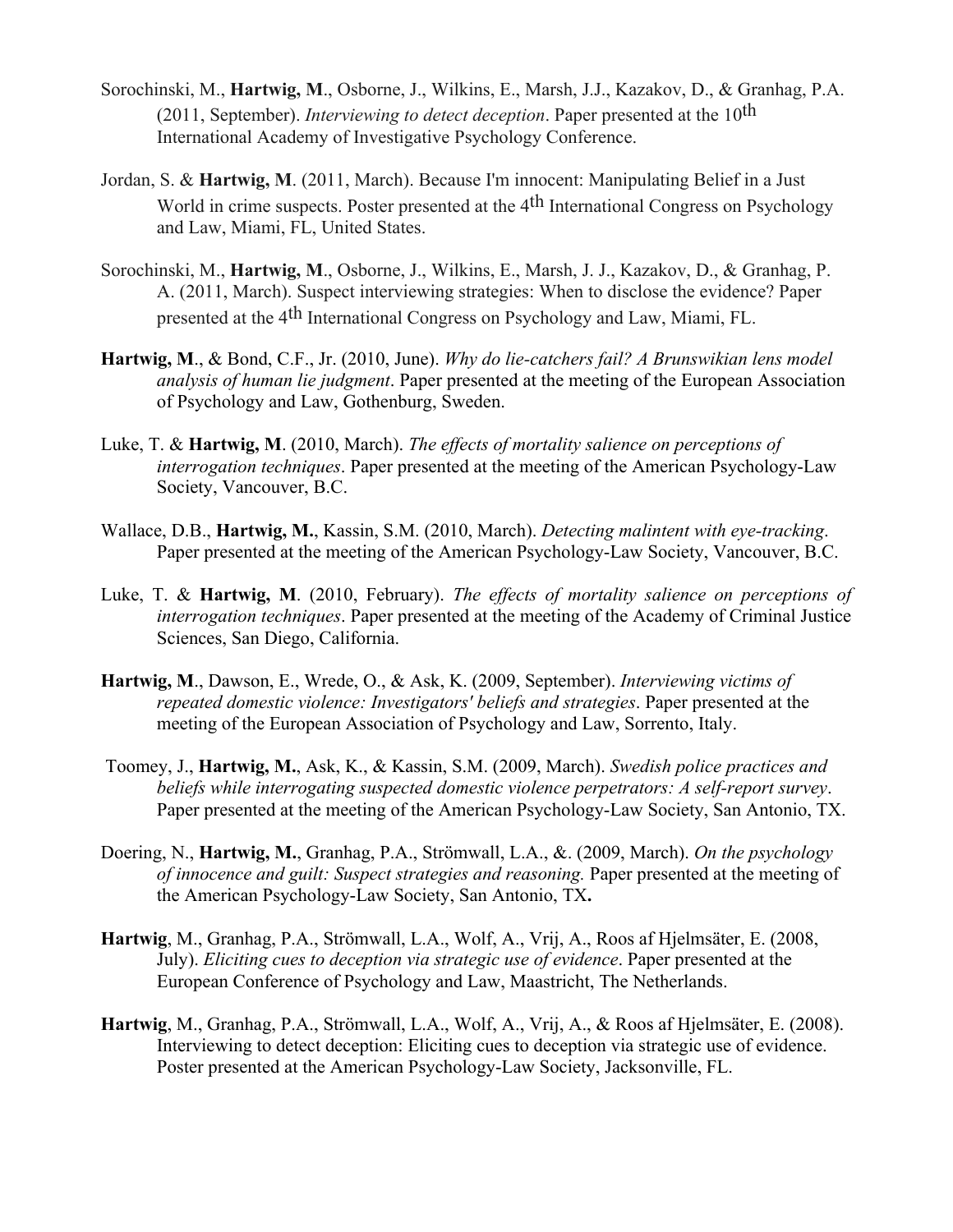- Santtila, P., **Hartwig, M**, & Sandnabba, N.K. (2006). *Male pedophilia: Incidence and correlates in a population-based sample.* Oral paper presented at the 3rd meeting of the Nordic Network for research on Psychology and Law, Turku, Finland.
- Landström, S., Granhag, P.A., & **Hartwig, M**. (2006). *Children's live and. videotaped testimonies: How presentation mode affects observers' perception, assessment and memory.* Paper presented at the 3rd meeting of the Nordic Network for research on Psychology and Law, Turku, Finland.
- Strömwall, L.A., Granhag, P.A., **Hartwig, M**., Wolf, A., Roos af Hjelmsäter, E., & Vrij, A. (2006). *Will the truth set them free? Suspects' strategies during investigative interviews.* Paper presented at the 3rd meeting of the Nordic Network for research on Psychology and Law, Turku, Finland.
- Landström, S., Granhag P.A., & **Hartwig, M**. (2006). *Children's live and. videotaped testimonies: How presentation mode affects observers' perception, assessment and memory*. Paper presented at the the 16th European Conference on Psychology and Law, Liverpool, UK.
- **Hartwig, M**., Granhag, P.A., Strömwall, L.A. & Kronkvist, O. (2006). *Strategic use of evidence during police interrogations: When training to detect deception works.* Paper presented at AP-LS (St. Petersburg, USA).
- Strömwall, LA., Granhag, P.A., & **Hartwig, M**. (2006). *Eyewitness testimony: Tracing the beliefs of Swedish legal professionals*. Paper presented at the 26th International Congress of Applied Psychology, Athens, Greece.
- **Hartwig, M**., Granhag, P.A., Strömwall, L.A. & Kronkvist, O. (2005). *Strategic use of evidence during police interrogations: When training to detect deception works.* Oral paper presented at the 15'th European Conference on Psychology and Law (Vilnius, Lithuania).
- **Hartwig, M**., Granhag, P.A., Strömwall, L.A. & Kronkvist, O. (2005). *Strategic use of evidence during police interrogations: When training to detect deception works.* Oral paper presented at the  $2<sup>nd</sup>$  meeting for the Nordic Network for research on Psychology and Law (Kristianstad, Sweden).
- **Hartwig, M**., Granhag, P.A., Strömwall, L.A. & Kronkvist, O. (2005). *Strategic use of evidence during police interrogations: When training to detect deception works.* Oral paper presented at the 15'th European Conference on Psychology and Law (Vilnius, Lithuania).
- **Hartwig, M**., Granhag, P.A., Strömwall, L.A. & Kronkvist, O. (2005). *Strategic use of evidence during police interrogations: When training to detect deception works.* Oral paper presented at the 2nd meeting for the Nordic Network for research on Psychology and Law (Kristianstad, Sweden).
- Granhag, P.A., Landström, S. & **Hartwig, M**. (2004). *Witnesses appearing live vs. on video: Effects on observer's perception, veracity assessments and memory*. Oral paper presented at the 14'th European Conference on Psychology and Law (Cracow, Poland).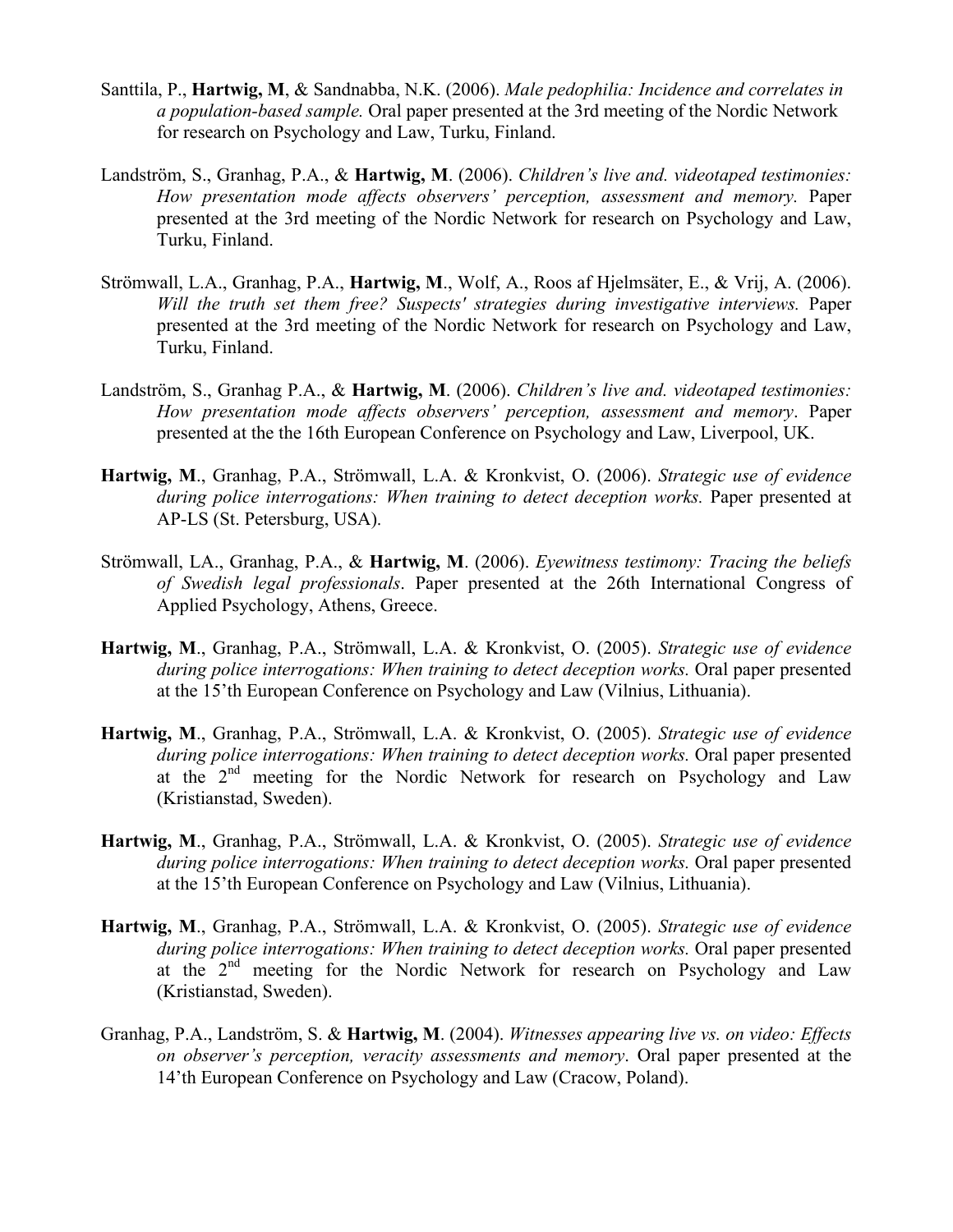- **Hartwig, M**., Granhag, P.A., Strömwall, L. & Vrij, A. (2004). *Deception detection via strategic disclosure of evidence.* Oral paper presented at the 14'th European Conference on Psychology and Law (Cracow, Poland).
- Landström, S., Granhag, P.A. & **Hartwig, M**. (2004). *Witnesses appearing live versus on video: Effects on observers' veracity assessments, perception and memory*. Oral paper presented at the 1st meeting of the Nordic Network for research on Psychology and Law (Oslo, Norway).
- Granhag, P.A., Strömwall, L.A. & **Hartwig, M**. (2004). *Eyewitness testimony: Tracing the beliefs of Swedish legal professionals.* Oral paper presented at the 1st meeting of the Nordic Network for research on Psychology and Law (Oslo, Norway).
- Strömwall, L.A., **Hartwig, M**., & Granhag, P.A. (2003). *To act truthfully: Nonverbal behavior during a police interrogation.* Oral paper presented at Psychology & Law: International, interdisciplinary conference (Edinburgh, Scotland).
- **Hartwig, M**, Granhag, P.A., Strömwall, L.A., & Vrij, A (2003). *Accusations and confrontations: Deception detection as a function of interrogation strategy*. Poster presented at Psychology & Law: International, interdisciplinary conference (Edinburgh, Scotland).
- **Hartwig, M**., Granhag, P.A., Strömwall, L. & Vrij, A. (2002). *Effects of role taking on police officers deception detection accuracy*. Oral paper presented at the 12'th European Conference on Psychology and Law (Loewen, Belgium).
- Granhag, P.A., Andersson, L.O., Strömwall, L.A., & **Hartwig, M**. (2001). *Inmates' beliefs on deception.* Oral paper presented at the 11'th European Conference on Psychology and Law (Lisbon, Portugal).

# Grants

MacArthur Foundation, May 2014-Sept 2015. Award amount: \$140,000. Co-PI with President Jeremy Travis, David A. Green and Bettina Muenster.

FBI/High-Value Detainee Interrogation Group, Sept 2014-Sept 2015. Award amount: \$95,000. PI: Maria Hartwig

FBI/High-Value Detainee Interrogation Group, Sept 2014-Sept 2015. Co-PI with Christopher Kelly, subcontracted awarded to co-PI Hartwig: \$55,000.

FBI/High-Value Detainee Interrogation Group, Sept 2013-Sept 2014. Award amount: \$100,000. PI: Maria Hartwig

FBI/High-Value Detainee Interrogation Group, Sept 2012-Sept 2013. Award amount: \$250,000. PI: Maria Hartwig

FBI/High-Value Detainee Interrogation Group, Oct 2011-Sept 2012. Award amount: \$125,000. PI: Maria Hartwig

FBI/High-Value Detainee Interrogation Group, May 2011-Sept 2011. Award amount: \$50,000, PI: Maria Hartwig

Department of Homeland Security, Scientific Leadership Award, 2010-2013. Award amount: \$596,657. PIs: Demis E. Glasford & Maria Hartwig

Department of Homeland, Security Scientific Leadership Award, 2011-2014. Award amount: \$399,983. PIs: David A. Green & Maria Hartwig

CUNY Collaborative Incentive Grant, 2010-2011. Award amount: \$24,860. PI: Maria Hartwig, Co-PI: Joshua Freilich

NSF dissertation improvement grant (with Sarah Jordan), Sept 2012. Award amount: \$11,045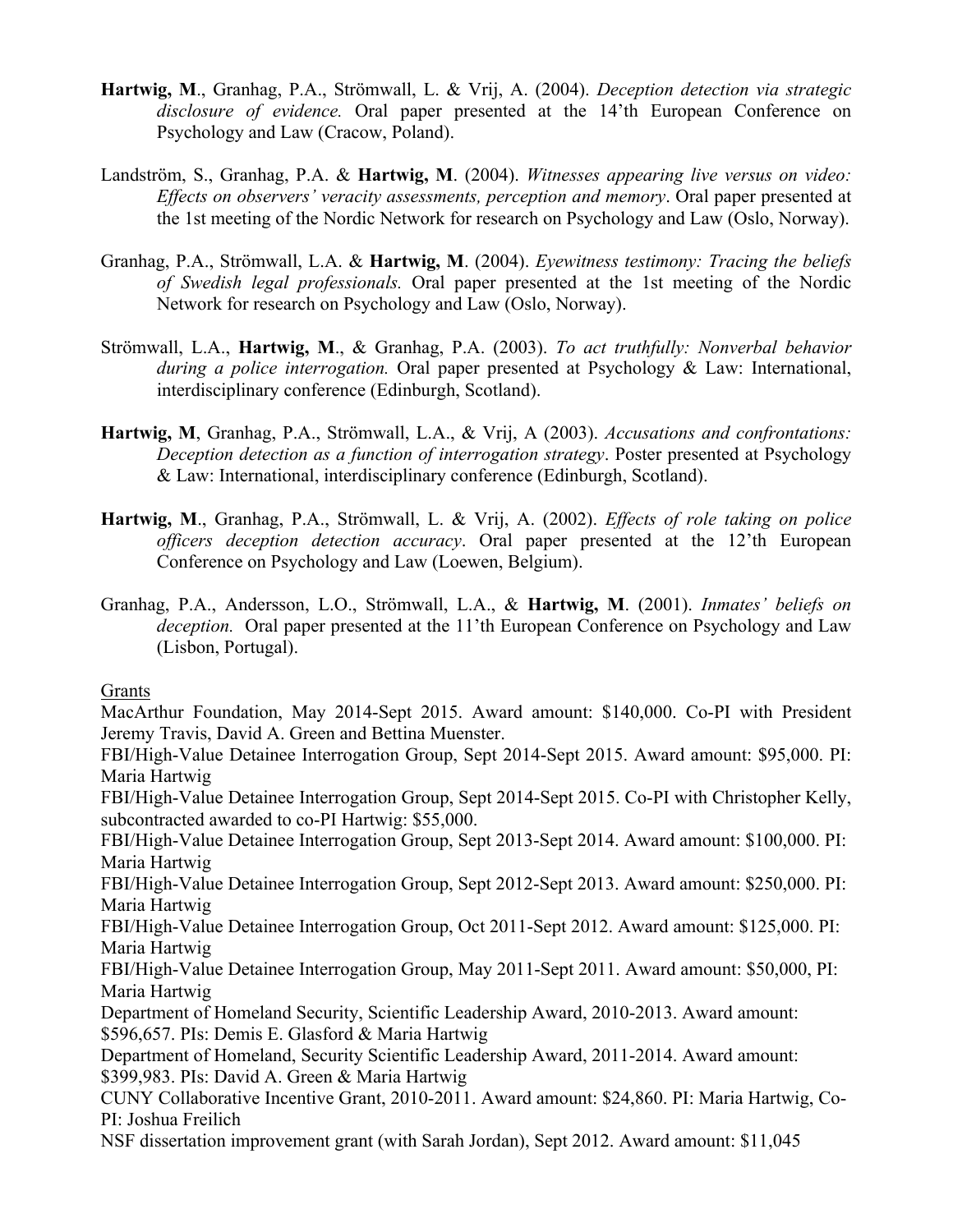NSF dissertation improvement grant (with Sara Appleby), Dec, 2010. Award amount: \$9,336 NSF dissertation improvement grant (with Joseph Toomey), Nov, 2008. Award amount: \$8,250 Swedish Research Council: Oct, 2006-Oct 2009. Award amount: \$125,000. PI: Maria Hartwig Swedish Crime Victim Support Authority: Dec, 2005-Dec, 2006. Award amount: \$74,000. PI: Maria Hartwig

Career awards:

Saleem Shah Award for Early Career Excellence in Psychology and Law, awarded by the American Psychology-Law Society and the American Academy of Forensic Psychology, March 2012 European Association of Psychology and Law Early Career award, July 2008

Other awards/fellowships:

Invitation to be a Fellow at the Center for Advanced Study in the Behavioral Sciences, Stanford, Palo Alto, CA, Feb, 2013

Donal E.J. MacNamara Junior Faculty Award, May 2010

John Jay Faculty Scholarly Excellence Award May 2008, May 2010, May 2012

Best PhD thesis of 2005, Department of Psychology, Göteborg University

Markussen's Foundation Researcher Award 2005

Teaching:

Spring 2006: PSY311, Experimental psychology

Fall 2006: PSY311, Experimental psychology; CRJ 70100: Research methods (doctoral course)

Spring 2007: PSY370: Psychology and the law

Fall 2007: PSY 370, Psychology and the law

Spring 2008: PSY370, Psychology and the law, PSY70320 Research methods and design II (doctoral course)

Fall 2008: PSY370, Psychology and the law, PSY70350 Experimental psychology and law (doctoral course)

Spring 2009: PSY70320 Research methods and design II (doctoral course), PSY80103 Psychology of investigations (doctoral course)

Fall 2009: PSY311, Experimental psychology

Spring 2010: PSY491, Experimental research in psychology and law (co-taught with Barnard College, Columbia University)

Fall 2010: PSY311, Experimental psychology, SSC325, Advanced research methods in the behavioral sciences (Honors program course)

Spring, 2011: PSY491, Experimental research in psychology and law (co-taught with Barnard College, Columbia University)

Fall, 2011: SSC325, Advanced research methods in the behavioral sciences (Honors program course)

Spring, 2012: PSY 80103 Psychology of investigations (doctoral course)

Fall, 2012: PSY311, Experimental psychology

Spring, 2013: PSY491, Experimental research in psychology and law (co-taught with Barnard College, Columbia University), Research Practicum (doctoral course)

Fall, 2013: PSY421, Forensic social and experimental psychology, PSY80900, Experimental psychology and law (doctoral course)

Spring, 2014: PSY311, Experimental psychology

Fall, 2014: PSY311, Experimental psychology

Spring, 2015: PSY311, Experimental psychology

Invited non-academic lectures (selected):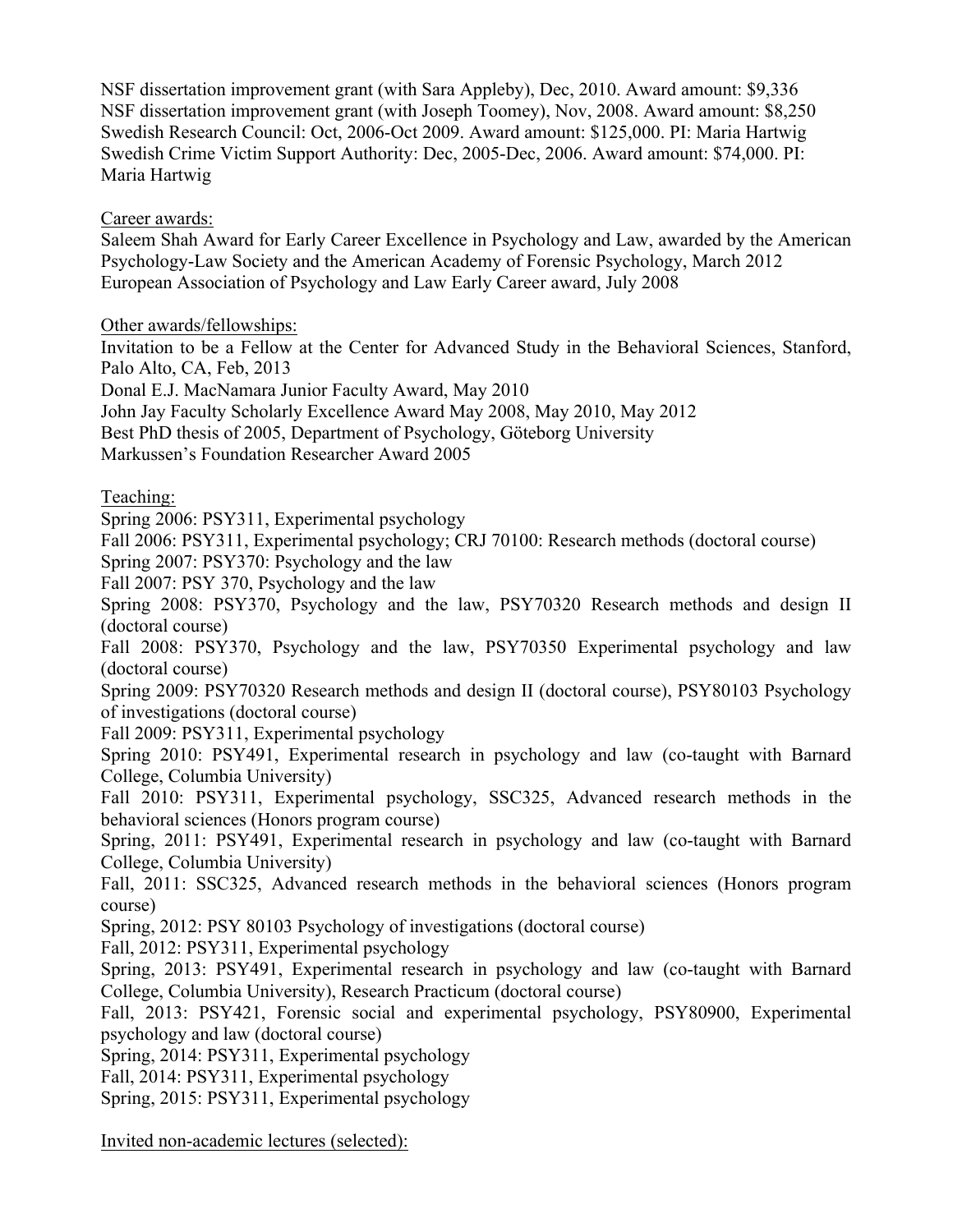The Stanley Keynote Address, Connecticut Judge Institute, June 2014 Federal Law Enforcement Training Center Psychology Consortium, May 2014 American Association of Police Polygraphers, April, 2014 Legal Aid Society Panel on Criminal Interrogation, Dec 2013 New York State Association of Criminal Defense Lawyers Conference, Dec, 2012 Norwegian Police Academy, May 2012 Certified Forensic Examiners Group, Jan 2012 Federal Law Enforcement Training Center Psychology Consortium, August 2011 Certified Forensic Examiners Group, Feb 2011 FBI/High-value Detainee Interrogation Group (HIG) conference on intelligence interviewing, Sept 2010 Center for American and International Law conference on Actual Innocence, Aug 2010 Jacob Burns Ethics Center/Benjamin J. Cardozo School of Law, Conference on Brady and other disclosure obligations, Nov 2009 Nassau County Bar Association, May 2009 Office of the Police Counsellor, Permanent Mission of Norway to the United Nations, May 2009 Norwegian Criminal Police Conference on Investigative Interviewing, April 2008 Criminal Police Education, Halmstad, October 2005 Police Authority, Skåne, October 2005 Tax Crime Unit, Skåne, October 2005 Criminal Police Education, October 2005 Court of Appeal, Gothenburg, October 2005 Criminal Police Education, Gothenburg, September 2005 National Court Administration, Judge Education, Linköping, September 2005 Symposium on Psychology and Law, Kristianstad, September 2005 National Police Conference, May 2005 National Court Administration, Judge Education, Linköping, April 2005 Police Authority, Skåne, April 2005 Police Academy, Stockholm, April 2005 Court of Appeal, Stockholm, April 2005 National Court Administration, Judge Education, Linköping, January 2005 Police Academy, Stockholm, November 2004 Court of Appeal, Stockholm, October 2004 Services for Crime Victims, Gothenburg, October 2004 National Conference for Swedish Prosecutors, Stockholm, October, 2004 National Homicide Squad Conference, Norrköping, October 2004 Court of Appeal, Stockholm, May 2004 Police Authority, Malmö, November 2003 Court of Appeal, Stockholm, October 2003 National Psychology Conference, Stockholm, April 2003 Norwegian National Criminal Police (KRIPOS), Oslo, Norway, December 2002

Workshops/professional training

High-value Detainee Interrogation Group Training Seminar, March 2014 HUMINT Training Joint Center of Excellence (HT-JCOE), Fort Huachuca, August, 2012 High-value Detainee Interrogation Group Workshop, Nov 2010 Credibility Assessment at Portals Workgroup held by the Defense Academy for Credibility Assessment (DACA). McLean, Virginia, December 2008.